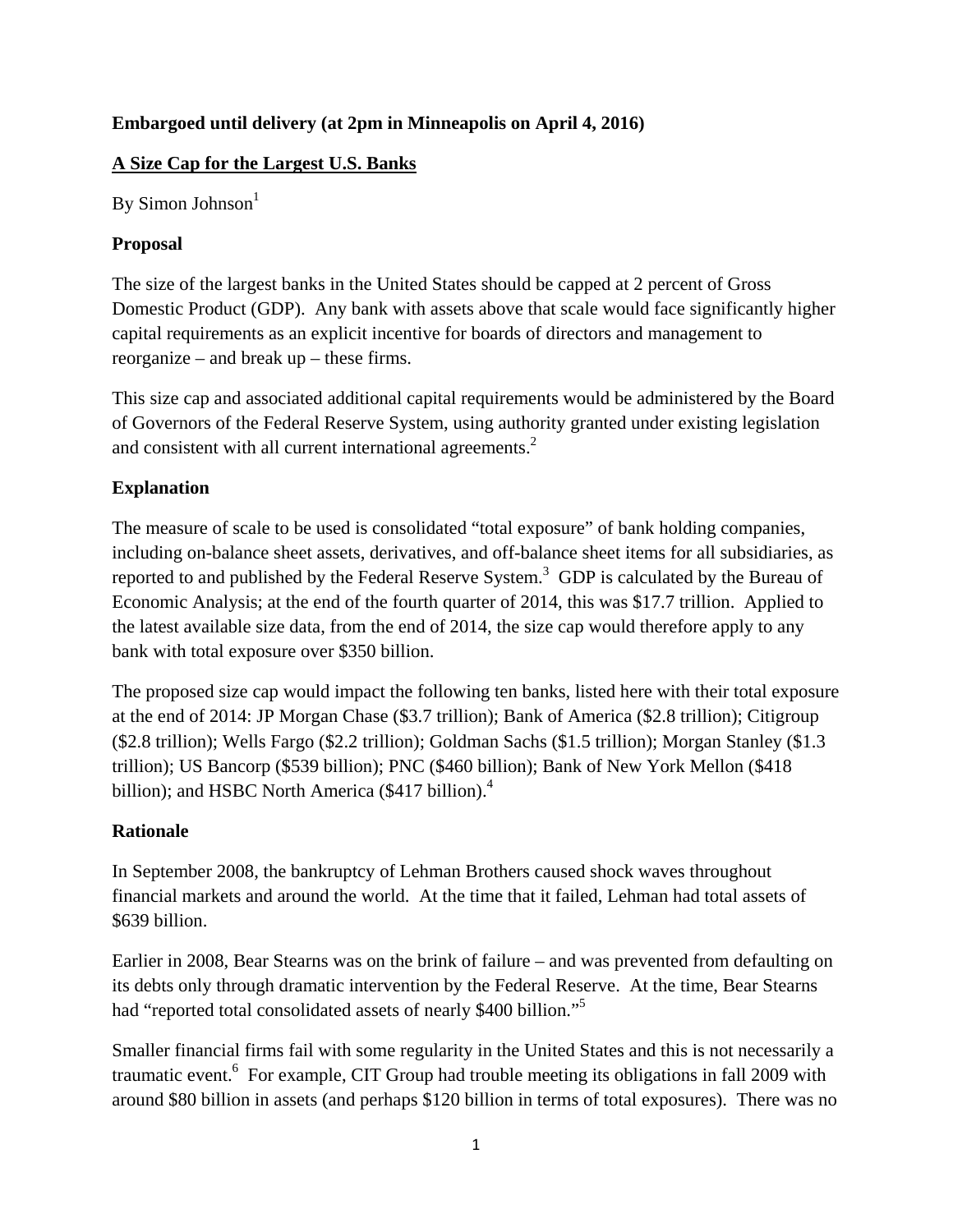bailout for CIT – and its debts were restructured without causing damage to the broader financial system.<sup>7</sup>

Since 2008, measures have been taken to make the US and international financial system stronger, including increasing capital requirements, improving resolution frameworks, and limiting risk-taking activities.

Measured in terms of the leverage ratio (shareholder equity divided by total assets) the increase in capital at large US banks has been modest. Prior to 2008, the largest banks were funded with 3-4 percent equity (i.e., 96-97 percent debt). Now their funding structure is closer to 5 percent equity and 95 percent debt.<sup>8</sup>

The framework for resolution of large complex financial firms in the U.S. is now clearer than it was before the passage of the Dodd-Frank Wall Street Reform and Consumer Protection Act in 2010. Officials at the Federal Deposit Insurance Corporation have worked long and hard to create greater certainty regarding who would face losses if a major bank were to fail. Unfortunately, there are substantial residual risks that cannot be removed through this kind of theoretical planning – including how exactly global losses would be allocated and more generally which creditors would receive what kind of protection.

The Volcker Rule and other measures adopted as part of Dodd-Frank have limited the ability of the largest banks to take certain kinds of risks. However, the durability and effectiveness of these rules over the credit cycle remains to be proved.

A size cap would therefore serve as a form of failsafe – if other dimensions of regulation prove insufficient, at least we can limit the maximum damage from the failure of a large financial firm.<sup>9</sup>

Total size is not the only indicator that matters for potential systemic risks. But size can be and is measured – by the Federal Reserve – in a straightforward and robust fashion. And capital requirements are already linked to bank size, including through the Basel III framework.<sup>10</sup> In the Financial Stability Board's latest ranking of Global-Systemically Important Banks (G-SIBs): JP Morgan Chase is in bucket 4 (deemed to pose the most potential systemic risk); Citigroup is in bucket 3; Bank of America, Goldman Sachs, and Morgan Stanley are in bucket 2; and Bank of New York Mellon, State Street, and Wells Fargo are in bucket 1.<sup>11</sup>

This size cap proposal applies the existing logic of financial regulation in a way that is consistent with both the letter and the spirit of our international agreements.

#### **Legislative Authority**

Under Title I of Dodd-Frank, the Board of Governors of the Federal Reserve System – along with the board of the FDIC – must determine if large banks have a sufficiently convincing plan for failure through bankruptcy, i.e., without using any resolution powers or other support from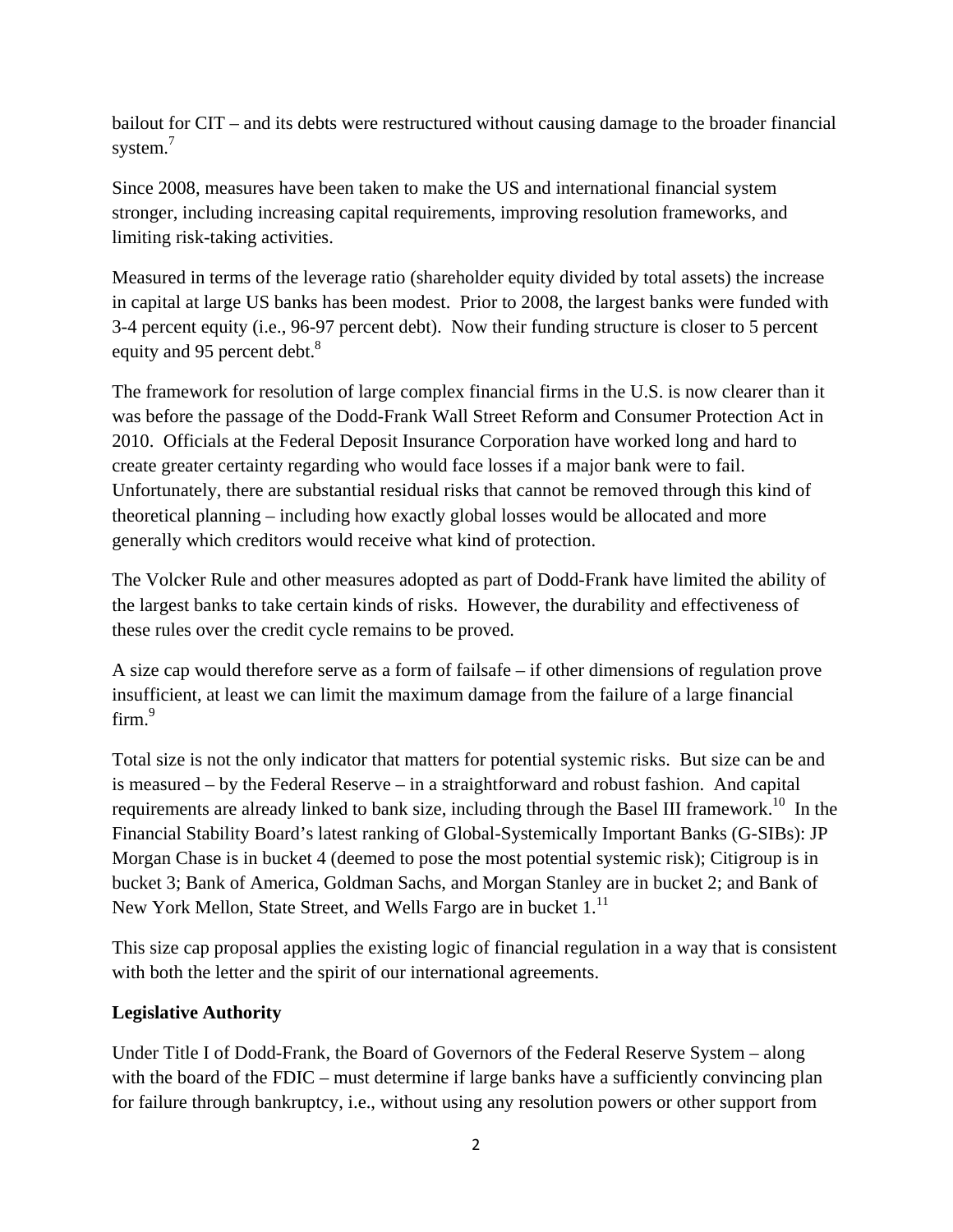the government.<sup>12</sup> In order to be credible, any such plan must demonstrate that there would be no negative significant systemic consequences arising from bankruptcy.

If this plan is not plausible, the Board of Governors of the Federal Reserve and the board of the FDIC can impose additional appropriate requirements – including higher capital.<sup>13</sup> It would be entirely reasonable for the Federal Reserve and the FDIC to impose higher capital requirements up to the point where firms' managers and directors choose to break up these entities – making the subsequent pieces small enough to fail (and to comply with Title I of Dodd-Frank).

# **Frequently Asked Questions**

1. Would this disincentive to scale for the largest banks have the unintended consequence of limiting economic growth in the United States?

No. Economic growth in the U.S. has never been based on big banks. Until the mid-1990s, the largest banks in the U.S. were quite small – the combined balance sheets of the largest six banks were around 15 percent of GDP. Collectively, these banks became four times larger in the following 20 years. But there is no evidence that this growth in size of the largest banks translated into any material benefits for the broader economy. However, the ability and willingness of large financial institutions to take on bigger risks did contribute to the severity of the crisis in 2008. This is discussed further in Simon Johnson and James Kwak, *13 Bankers*, Pantheon, 2010.

2. Would any kind of size cap put us at a disadvantage relative to our international competitors, such as in Europe or China?

The largest US banks are currently significantly larger than their European competitors. The best comparable cross-country data on bank size are available from estimates produced by Thomas Hoenig.<sup>14</sup> On an apples-to-apples basis, JP Morgan Chase is more than \$1 trillion larger than any European bank and \$500 billion larger than the largest non-US bank (Industrial and Commercial Bank of China). Bank of America is also larger than any European competitor.

At the time of Dodd-Frank, some senators expressed their respect for the European banking system – and its largest banks. Six years later, the European banks remained mired in problems largely of their own making. All the major banks have damaged their brands with repeated demonstrations that they cannot control behavior inside their organizations, including with regard to risk-taking and anti-money laundering compliance. Increasingly, "too big to manage" appears to be an appropriate description of these firms.

Major Chinese banks have their own issues. Regarding their size or structure as a model for US banking is not compelling.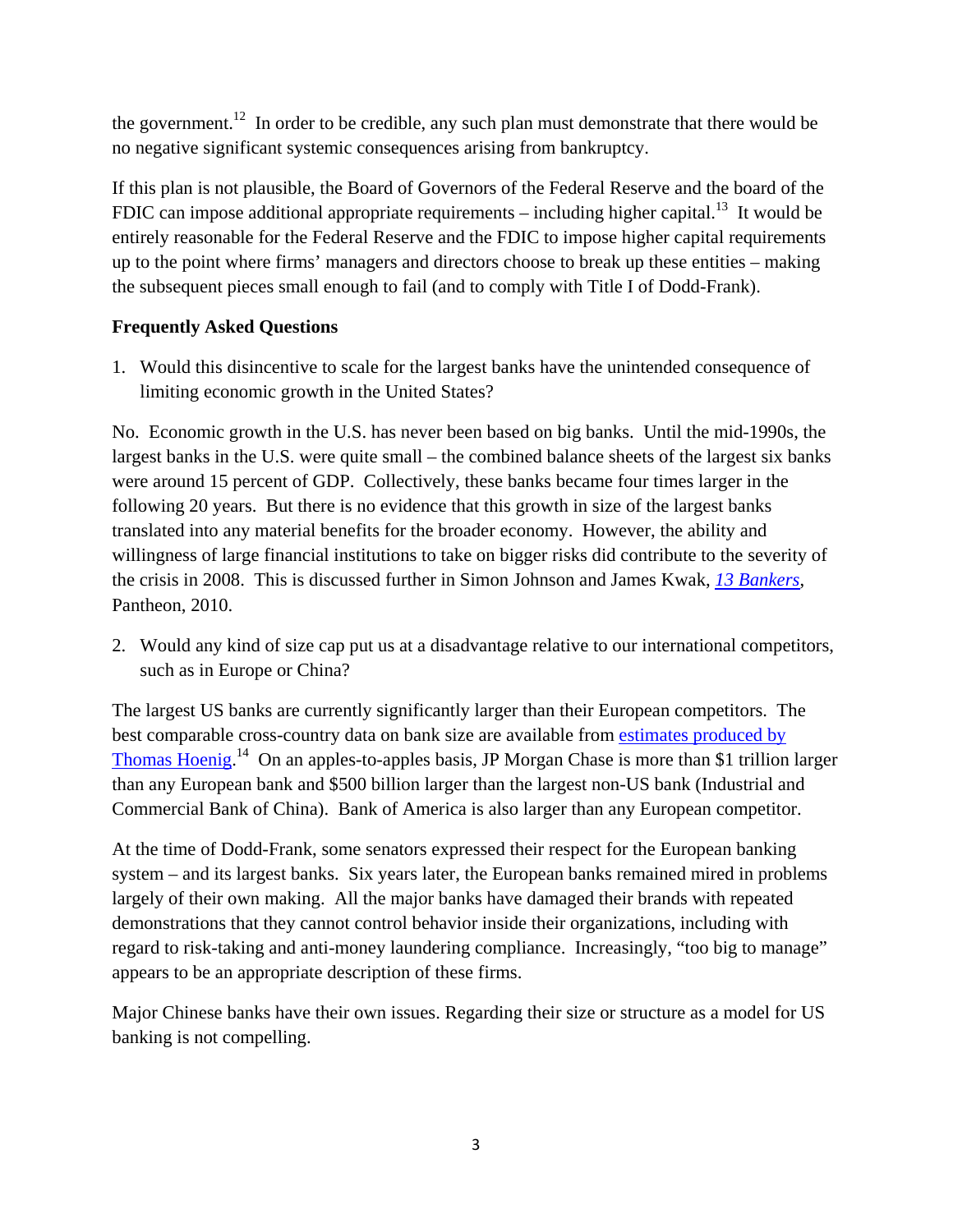3. Would such a size cap prevent all sorts of financial crisis?

The world is an uncertain and volatile place. There are no panaceas and any claim to eliminate all financial crises would be misleading. The point of this proposal is to offer a failsafe that would support existing regulation – intended to lower the probability and reduce the severity of financial crises. Specifically, this proposal is designed to reduce the severity of incentive problems associated with some financial firms being perceived as "too big to fail".

If creditors think they are likely to be protected by the government in the event of failure, they will be willing to lend more and at lower cost. Creditors receiving this kind of implicit downside insurance are also less likely to demand transparency and disclosure on the part of borrowers – and this helps explain why the largest banks remain so relatively opaque in terms of their operations.

4. Could a size cap actually increase the probability or severity of crisis?

The argument is sometimes made that a financial system with a larger number of smaller firms would actually be less stable than the structure we have now. This is a strange claim – particularly as today's financial system looks a lot like what we had (and what almost collapsed) in 2008.

There is no evidence that large firms are easier to regulate than small firms. In fact, large firms usually have greater ability to push back on or work around particular rules.

Nothing in the size cap proposal implies that regulation should be abandoned for smaller financial firms. However, smaller banks are already subject to substantial regulation, including through capital requirements. Such banks fail fairly frequently without causing negative systemic consequences.

Sometimes it is argued that pushing big banks to break up would result in a larger and more sinister "shadow banking system" but this is actually a non sequitor. Many "shadow" activities pre-2008 were actually conducted by large banks as a way to get around capital requirements. And all non-bank financial intermediation should be subject to appropriate levels of regulation, including through capital requirements and other measures.

5. Would it be disruptive to impose this kind of size cap?

This proposal would be implemented in the same way as existing capital regulation is determined and implemented for U.S. G-SIBs by the Federal Reserve. That rule-making process has a strong legal foundation and has not resulted in disruption to financial markets.

6. Do big banks have some advantage, in terms of efficiency or ability to offer products, which would be lost with this size cap?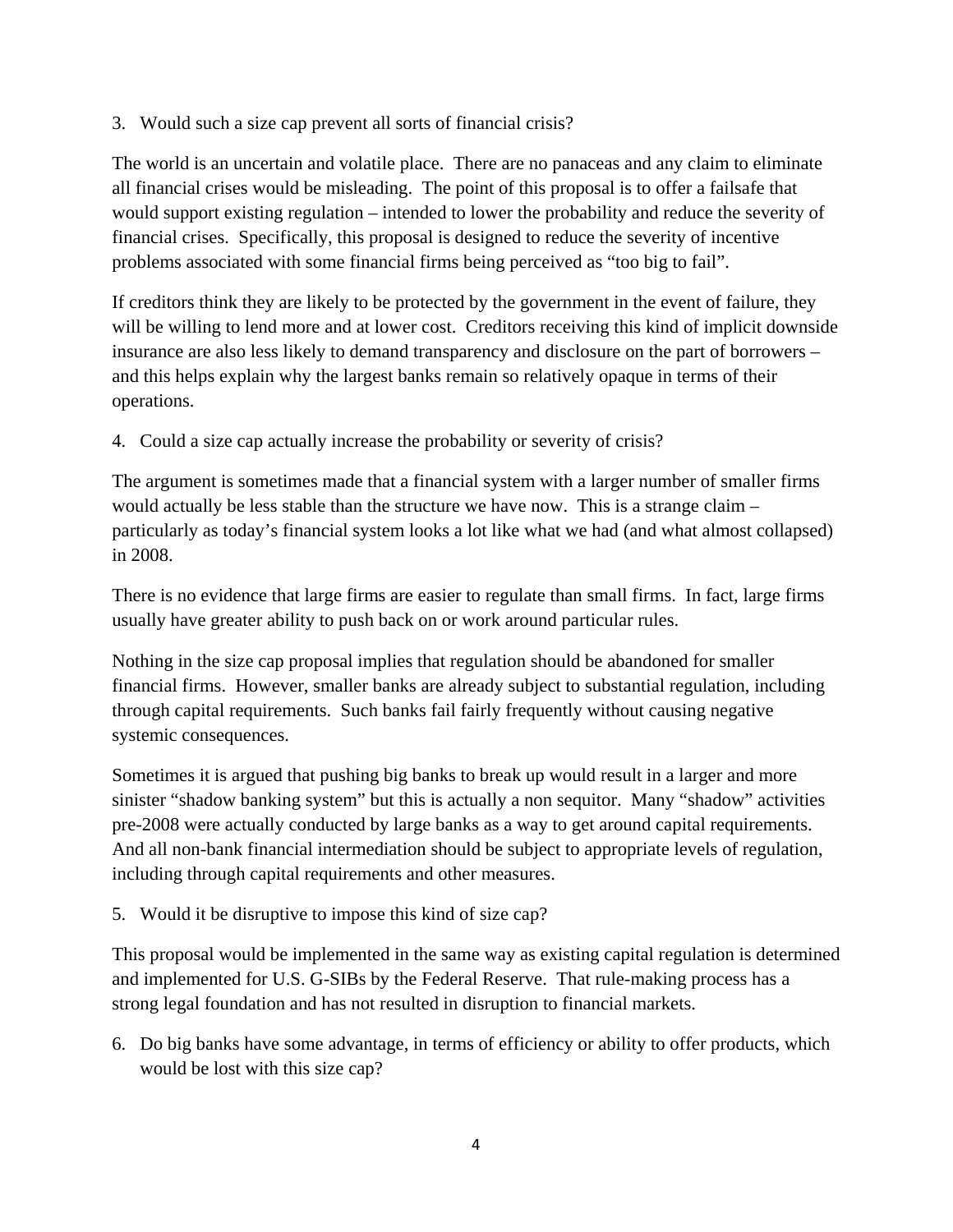Again, if the biggest banks have some special inherent advantage with social value, where have we seen the impact of this on the broader economy? These banks do run less transparent business models than their smaller competitors, but it is hard to see how this is an advantage for the broader economy.

Has the financial system become more efficient or more stable over the 20 years – i.e., during the period of time when US banks became much larger? No, the evidence suggests strongly to the contrary – the increase in bank size was associated with a build-up of systemic risk. Again, see Johnson and Kwak, *13 Bankers*, for more history and discussion.

7. Why stop at 2 percent of GDP – why not make the size cap even smaller?

This is a fair question, but we know that sufficiently small financial firms can fail – or restructure their debts – without systemic consequences even if they are engaged in complex and relatively opaque lines of business.

For example, Long Term Capital Management (LTCM) was a hedge fund which in 1998 was able to borrow over \$125 billion. Its impending failure was a cause for some official concern, but creditors were not bailed out. By contrast, Bear Steans with \$400 billion in assets did receive official support – the purchase by JP Morgan would not have happened without a substantial backstop provided by the Federal Reserve.

8. Is there really moral hazard in banking?

There is potential moral hazard in all human endeavors. Your insurance company does not think that you will necessarily want to burn down your house or crash your car if they insure you fully. But the long history of insurance strongly suggests that people are more careful when they face a co-payment or a deductible or some other form of shared financial responsibility. Giving anyone complete or substantial downside protection – let along a guaranteed bonus, irrespective of the outcome – is not a good practice in private business and cannot be recommended as the basis for public policy.

9. Were the biggest banks a source of danger or stability in the recent global financial crisis?

Citigroup, the largest bank in the United States in 2008, was at the heart of what went wrong in the U.S. and around the world. Bank of America, then the second largest bank, also encountered severe problems – in part due to its purchase of Countrywide.

Goldman Sachs and Morgan Stanley were in serious difficulty in September 2008 – and they were saved by being allowed to convert to be bank holding companies.<sup>15</sup> Saving those financial firms from failure was part of how the government and the Federal Reserve turned "too big to fail" into a widely recognized term. Smaller financial firms and of course households did not receive any such support when they ran into financial difficulties.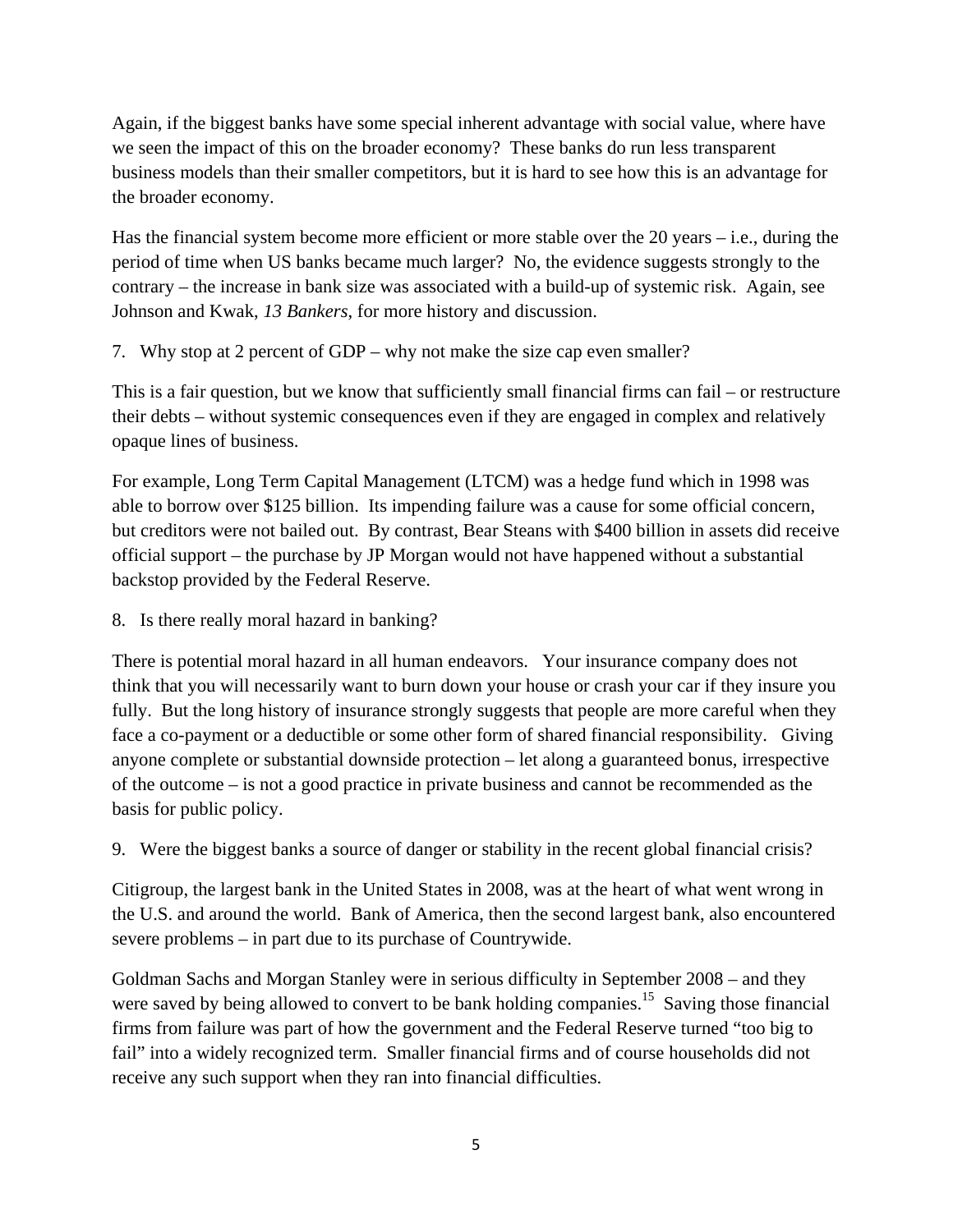Too Big To Fail is not a new problem in the American economy – the term was first coined in the 1980s and a definitive book on the topic, by Gary Stern and Ron Feldman, was published in 2004.16 However, the bailouts of 2008-09 greatly exacerbated the issue.

10. Have we had a size cap on banks previously in American history?

Under the Riegle-Neal Interstate Banking and Branching Efficiency Act of 1994, no bank was allowed to have more than 10 percent of all retail deposits.<sup>17</sup> Most of the growth in banking that took place subsequent to that date was due to increases in wholesale funding, which was not subject to this cap. In addition, the Riegle-Neal cap was waived by the Federal Reserve on at least one occasion. And what matters for systemic impact from any bank failure is more size relative to GDP than size relative to retail deposits or even share of wholesale funding.

11. How radical or new is this size cap idea?

Section 622 of Dodd-Frank set a "concentration limit" on large financial firms – disallowing mergers "if the consolidated liabilities of the acquiring financial company upon consummation of the transaction would exceed 10 percent of the aggregated consolidated liabilities of all financial companies at the end of the calendar year preceding the transaction."<sup>18</sup>

In October 2012, Dan Tarullo, the Federal Reserve Governor with de facto responsibility for regulation and supervision, suggested it may be appropriate to limit the "non-deposit liabilities of financial firms to a specified percentage of U.S. gross domestic product, as calculated on a lagged, average basis."<sup>19</sup>

The size cap proposal presented here is very much consistent with Mr. Tarullo's suggestion. The main difference is the position here that the size cap could emerge as part of the living wills process; Mr. Tarullo expressed a preference for new legislation on this point.

12. Are you sure that higher capital requirements would cause the big banks to break up?

Among market analysts, there is already discussion of the advantages breaking up of big banks, if that will reduce capital requirements.<sup>20</sup> If the additional capital requirements are steep enough, boards of directors will choose to break these firms into smaller independent components. The value to shareholders would almost certainly increase.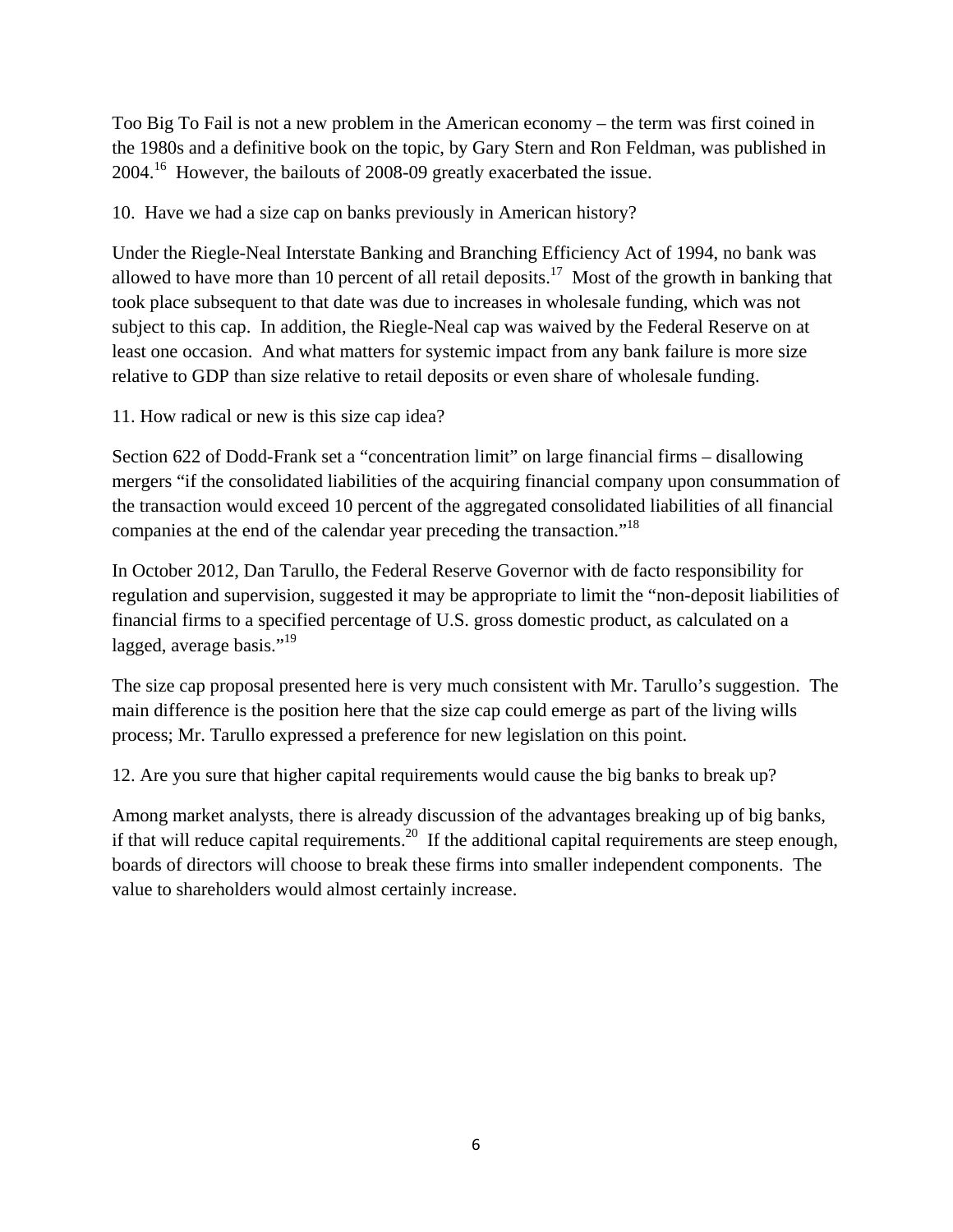<sup>8</sup> On a risk-weighted basis, the capital ratios are higher, i.e., it appears there is more loss-absorbing capital. But assuming that risk weights will be correct, on a forward-looking basis, is unwise – these weights prove wrong in every major crisis, including recently for mortgage-backed securities in the U.S. and sovereign debt in the euro area. Wells Fargo has a leverage ratio over 8 percent (equity divided by assets) but this this is an outlier.

 $9^9$  The costs in terms of lost economic output from the financial meltdown in 2008 were enormous – at least one year's GDP; see The Cost of the Crisis: \$20 Trillion and Counting, Better Markets, Inc., July 2015, https://www.bettermarkets.com/sites/default/files/Better%20Markets%20-

%20Cost%20of%20the%20Crisis.pdf. In any system where the risks are so high – such as financial systems or nuclear power plants – it makes sense to rely on multiple safeguards.

 $10<sup>10</sup>$  For more background, see these two publications by the Basel Committee on Banking Supervision, "Basel III: A global regulatory framework for more resilient banks and banking systems," June 2011 (revised), http://www.bis.org/publ/bcbs189.pdf , and "Globally systemically important banks: Assessment methodology and the additional loss absorbency requirement," July 2011,

http://www.bis.org/publ/bcbs201.pdf. See also "A Comparison of US and International Global Systemically Important Banks," as assessment by Paul Glasserman and Bert Loudis at the Office of Financial Research, https://financialresearch.gov/briefs/files/OFRbr-2015-07\_A-Comparison-of-US-and-International-Global-Systemically-Important-Banks.pdf.<br><sup>11</sup> See the Financial Stability Board's list of G-SIBs, updated in November 2015 based on end-2014

data,(http://www.fsb.org/wp-content/uploads/2015-update-of-list-of-global-systemically-importantbanks-G-SIBs.pdf).

 $\frac{12}{12}$  Title II of Dodd-Frank created new resolution powers, but these are intendedly only to be used as a back-up, i.e., if the completely credible plans under Title I turn out – unexpectedly – not to work.

<sup>&</sup>lt;sup>1</sup> MIT Sloan School of Management and Peterson Institute for International Economics. This note was prepared for the Federal Reserve Bank of Minneapolis Symposium on Ending Too Big To Fail, April 6, 2016. All views expressed here are personal. This draft version was last revised on March 28, 2016.  $2$  Additional legislation could be helpful, for example in the form of the Brown-Kaufman amendment (proposed to Dodd-Frank, see http://www.brown.senate.gov/newsroom/press/release/brown-kaufman-fileamendment-on-too-big-to-fail-legislation) or the Brown-Vitter Terminating Bailouts for Taxpayer Fairness (TBTF) Act (http://www.brown.senate.gov/newsroom/press/release/brown-vitter-unveillegislation-that-would-end-too-big-to-fail-policies). For more background and discussion, see http://dealbook.nytimes.com/2013/05/01/in-brown-vitter-bill-a-banking-overhaul-with-possible-teeth/. Instead of increasing capital requirements, a steeply progressive tax on leverage could be imposed –but this would require legislation. The proposal presented in this note could be implemented without further legislation.

 $3$  This is in the Banking Organization Systemic Risk Report (FR Y-15), available by bank; see https://www.ffiec.gov/nicpubweb/nicweb/HCSGreaterThan10B.aspx and then follow the available links. The latest available data are for the end of 2014. "Total exposures" are given on line 4 of "Schedule A – Size Indicator"; it is the sum of "on-balance sheet items" (line 1), "derivatives and off-balance-sheet items" (line 2), and "regulatory adjustments" (line 3).

<sup>&</sup>lt;sup>4</sup> At the end of 2014, Capital One had total exposures of \$353.6 billion, which was almost exactly two percent of GDP.<br><sup>5</sup> This is from "P

This is from "Bear Stearns, JP Morgan Chase, and Maiden Lane LLC," part of the Federal Reserve's official narrative, http://www.federalreserve.gov/newsevents/reform\_bearstearns.htm. 6

 $6$  The largest hedge funds in early 2009 had assets in the range of \$20-40 billion; see http://www.hedgefundintelligence.com/images/590/55595/Billion%20Dollar%20Hedge%20Fund%20Clu b%20-%20March%202009%20Survey.pdf. There was no discussion of bailing of these funds out.

<sup>&</sup>lt;sup>7</sup> There had previously been some discussion about extending government guarantees to CIT, but this did not happen. See, for example, David Weidner, "The System at Risk in a CIT Failure," Wall Street Journal, July 17, 2009, http://www.wsj.com/articles/SB124774724987851145. 8